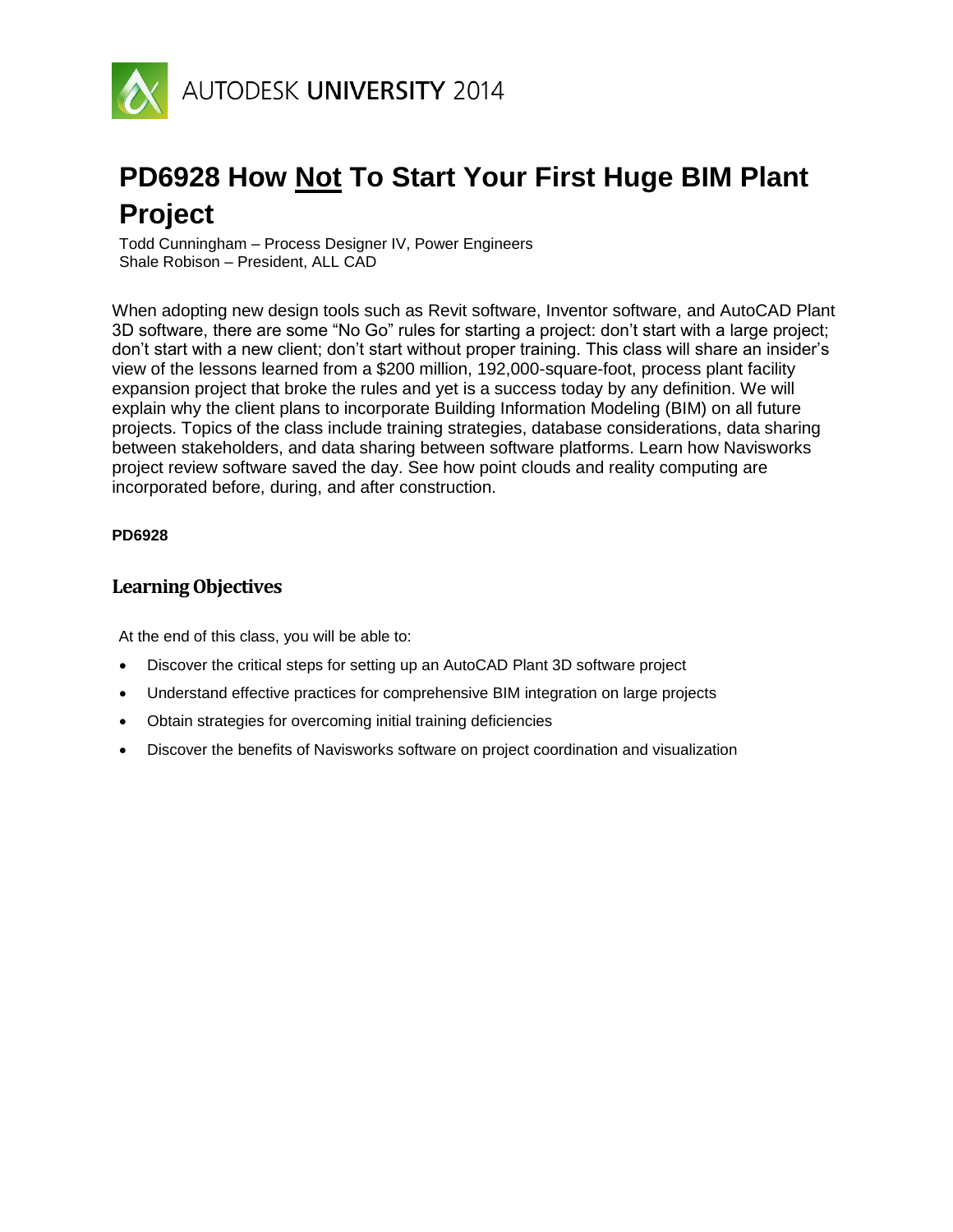## **About the Speakers**

*Todd is a designer with 25 years experience, has worked in the Pulp and Paper, Timber & Wood and now for the last 10 years in the Food industry. He has experience in heavy machine design, structural design and now process/piping design. Always has considered himself a Cad user. His introduction to Plant 3D was a \$200 million dollar project and was a trial by fire. Todd is now employed with Power Engineers in Boise, Idaho.*



*[todd.cunningham@powereng.com](mailto:todd.cunningham@powereng.com)*

*Shale is a CAD junkie turned tech guru with extensive multi-discipline and multi-platform experience on large projects. His passion is to minimize duplication of digital data, facilitate efficient integration of technologies, and complete projects successfully. His career started out using a K&E Leroy lettering set and has culminated in business ownership at ALL CAD, a consulting firm for 3D technology integration and project staffing.*



*[srobison@allcadnw.com](mailto:srobison@allcadnw.com)*

### **Back story**

A \$200,000,000 Green Field Plant Project with approx. 198,000 sq. ft of floor space. The client had a bad experience with a previous large project using SolidWorks and wanted something better.

The Client wanted the models done by disciplines and areas.

Work was done in in 7 different offices from Minneapolis to Seattle using 30 designers in all disciplines, using Plant 3D, Plant P&ID, Inventor, Revit, Navisworks, MEP and SolidWorks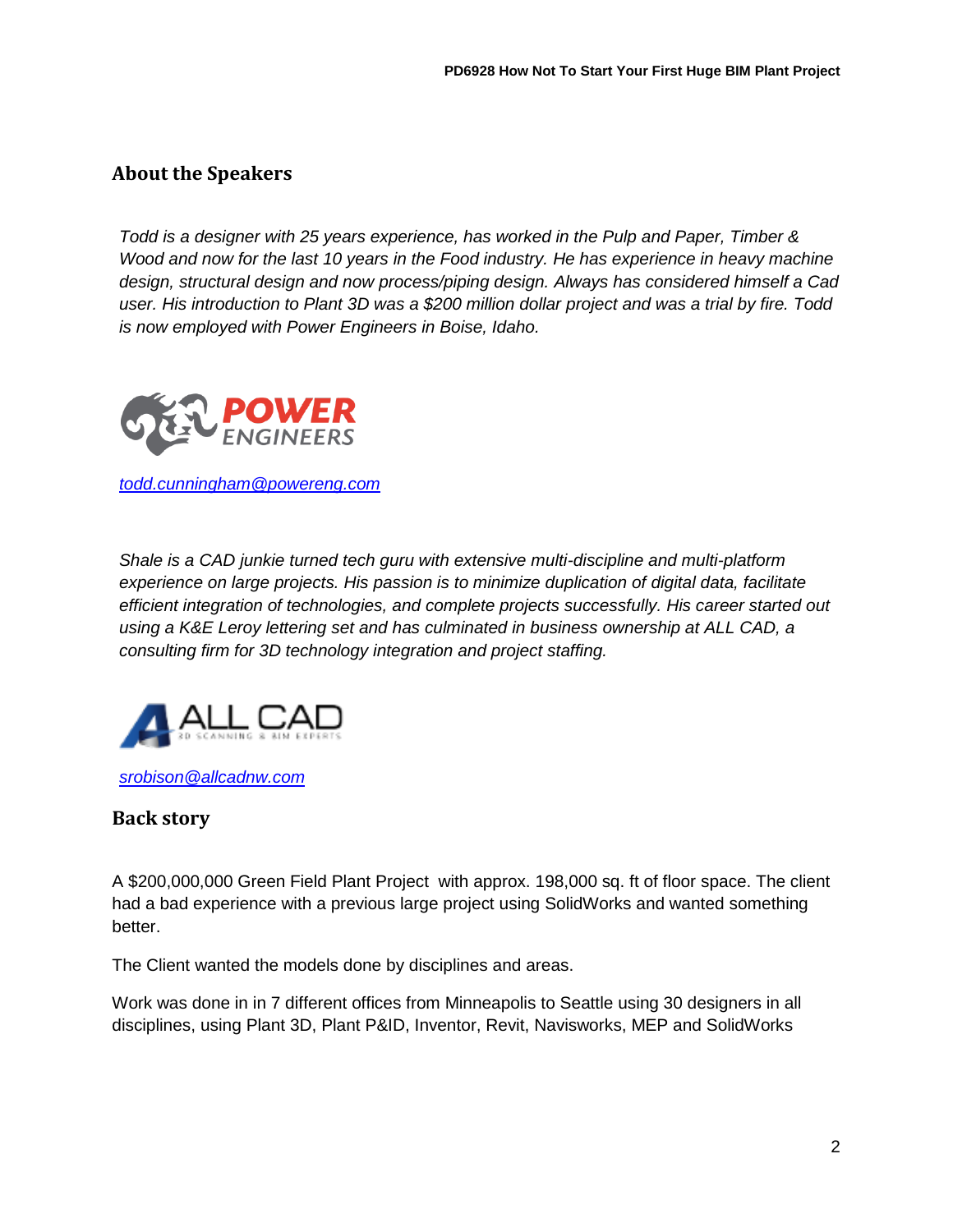## **Discover the critical steps for setting up a Plant 3D project**

- **Server selection: SQLite vs. SQL Express/Enterprise**
- **How many users will be logging into the project**
- **How many locations**
- **How many different consultants**
- **Transferring of smart drawings and P&ID's from consultant and client.**
- **Project and set-up management**
- **Client Standards vs. out of the box (PIP ??)**
- **Customization of standard symbols**
- **Having 2 different data bases (client vs. consultant)**
- **File sharing the wrong way vs. correct way**

## **Understanding best practices for comprehensive BIM integration on large projects**

- **Finding a good working relationship between client and consultants prior to engineering.**
- **Detailed kickoff meetings with all groups. (Management, Engineering, Design, Consultant, Contractor)**
	- o **Deliverables**
	- o **Drawings**
	- o **Bill of Materials**
	- o **Iso drawings**
	- o **Ortho drawings**
	- o **Equipment lists and other spread sheets that will be required by the Client**
- **Very important to know what the client wants to do with all the information that the project is generating.**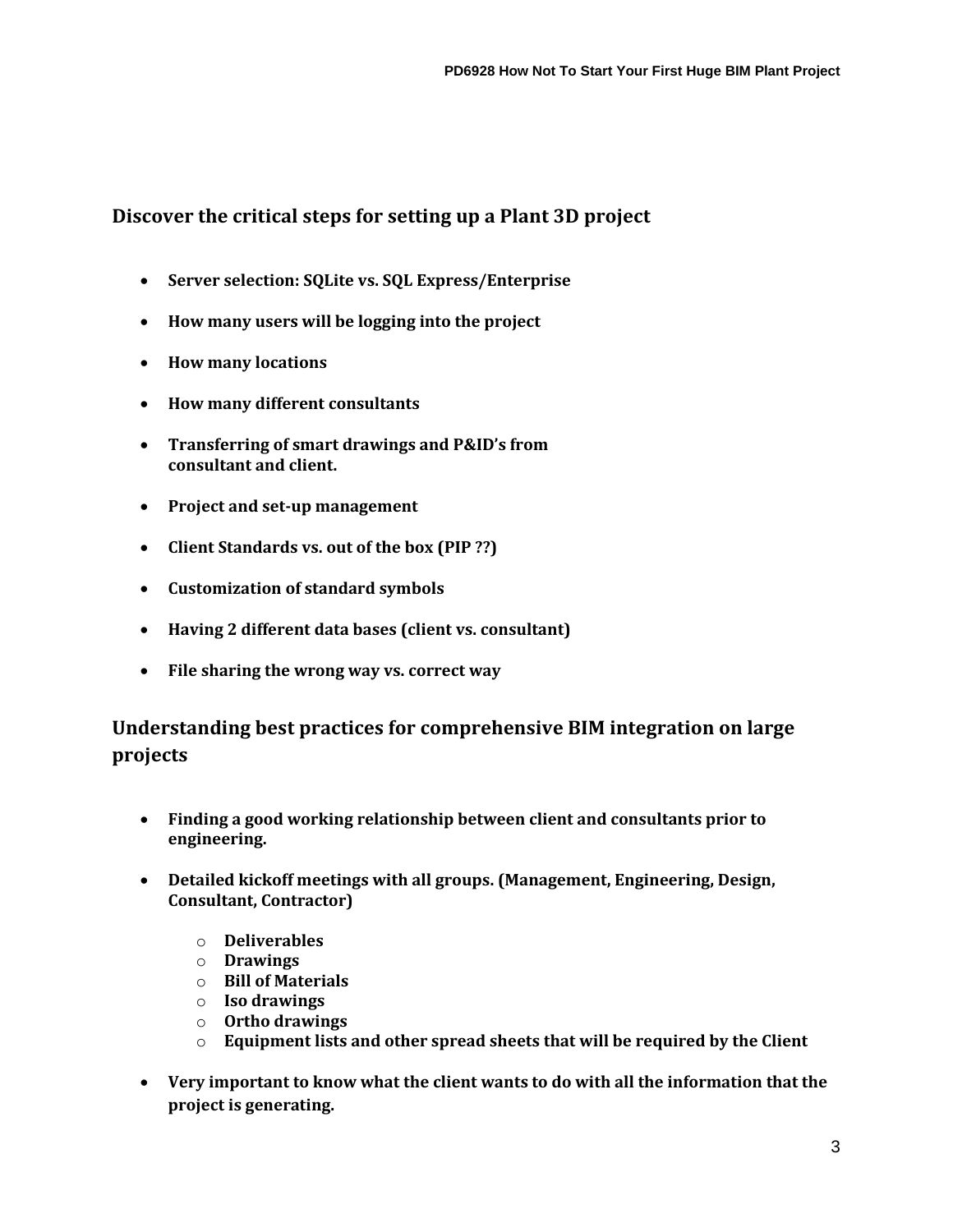- **Equipment designation generation**
	- o **Each equipment class or type needs to have its own identifier**
	- o **Do not identify all of your equipment as EQ-XXXX**
	- o **Break out into specific equipment types**
	- o **pump types, tanks, valve types, conveyor types, boilers, air filters**
	- o **PC-4125**
	- o **TS-4125**
	- o **SV-4125**
- **Once data base is set and approved by Client, leave it alone.**
- **If you are building a database for a client that wants "their own valve symbols, equipment symbols, custom callouts etc. give yourself at least 2 weeks to do this.**
- **If you are not familiar with this part of the plant set-up process hire someone.**
- **Test it, Test it and Test it.**
- **Get a buy off from the client**
- **Attempt to have the P&ID's at about 85% complete before you start with layout and piping.**
- **Work with the client to get your models from vendors soon as possible.**
- **Shrink wrap all vendor files as you get them.**
- **Manage your models10 to 15 meg max.**

## **Having strategies for overcoming initial training deficiencies**

- **Client, consultants must have subject matter expert/Internal Champion**
- **Set up project team training prior to project startup**
- **Make your training project specific cut out the non-related content**
- **Minimal training to add more resources to project**